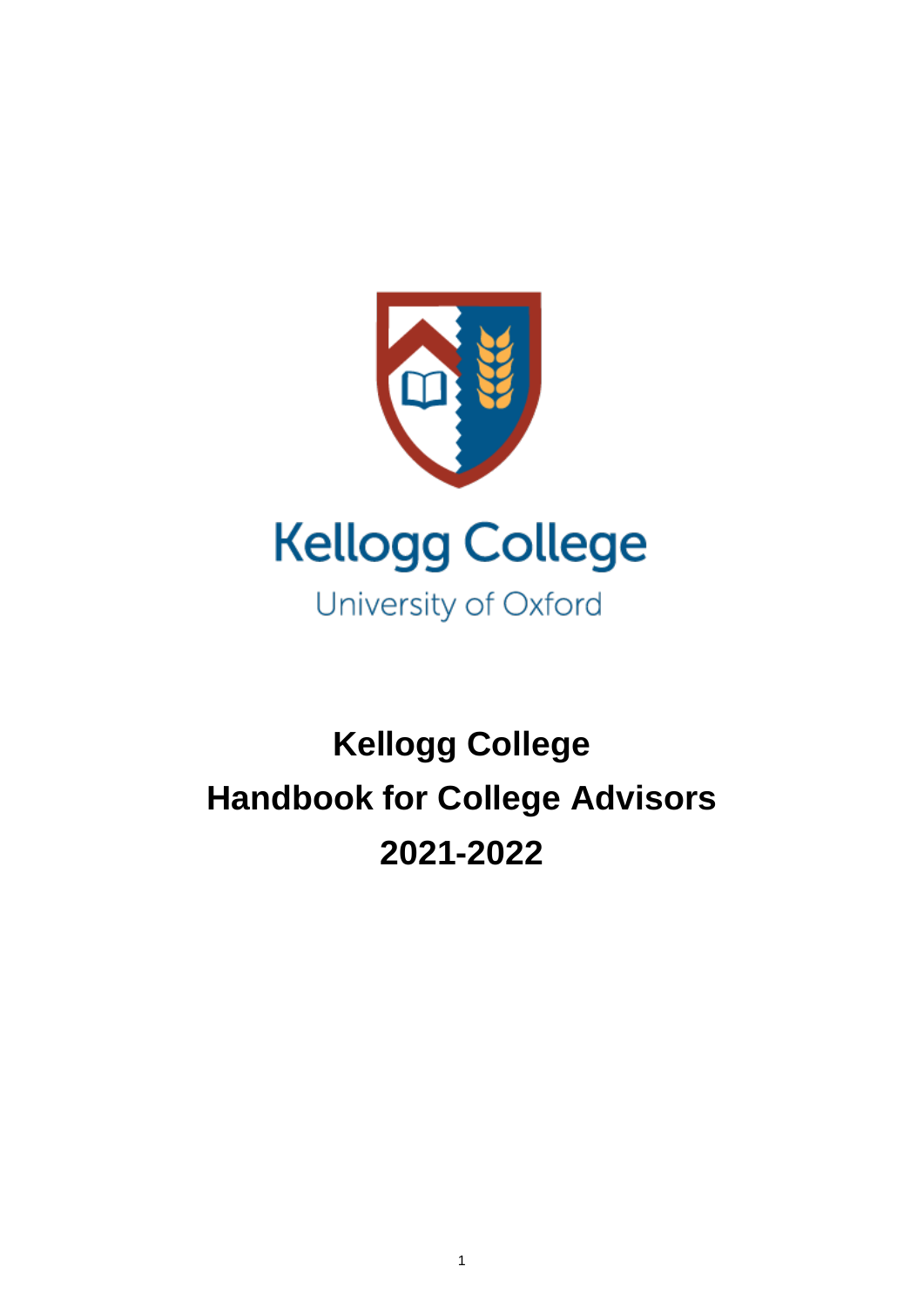## *Message from the Senior Tutor*

Thank you very much for taking on the role of College Advisor, whether for the first time or after many years. The role of College Advisor is one to which Kellogg attaches great importance, and this year, during the ongoing Covid-19 crisis, it becomes more important than ever.

The Advisor role involves being available for consultation, whether via MS Teams, by e-mail, or in person if social distancing restrictions allow, to support and encourage the student during their programme of study. The form that such support may take will vary according to the needs of the student: some may need to discuss the difficulties that they experience with their Department or supervisor. Others may need advice on personal or coping matters; others again may need to seek help with health or financial issues. Of course, it is recognised that advisors won't always know the answers to questions, and some student concerns may require reference to the Academic Office or to me as Senior Tutor. Do note that I and the Academic Administrator, Sarah O'Brien, will be happy to talk to any Advisor who has concerns, particularly those relating to student progression or welfare.

The purpose of this Handbook is to provide new Advisors with some basic guidance, and for experienced Advisors it acts as an aide-memoire. We hope that it will be useful in offering pointers for dealing with common problems.

The key issue in the first term is to contact the students who have been assigned to you as their Advisor. Again, this year, the effort to reach out by an advisor to could make all the difference to the student experience of Oxford. This can sometimes be frustrating because not all students will respond. Yet for those who do, flexibility and contactability on the Advisor's part will enhance their prospects of successful progression through their studies. In addition, if as an Advisor you are unavailable or not contactable during a particular term, do let us know so we can reassign your students accordingly.

Finally, a reminder that all the details about the University response to Coronavirus are available on a website which is constantly being updated with the latest information [www.ox.ac.uk/coronavirus](http://www.ox.ac.uk/coronavirus)

If you would like to make any suggestions on how we can improve this handbook, please contact Jessica Pearson, Student Support and Records Officer, via [academic.office@kellogg.ox.ac.uk.](mailto:academic.office@kellogg.ox.ac.uk)

Dr Yasmin Khan, Senior Tutor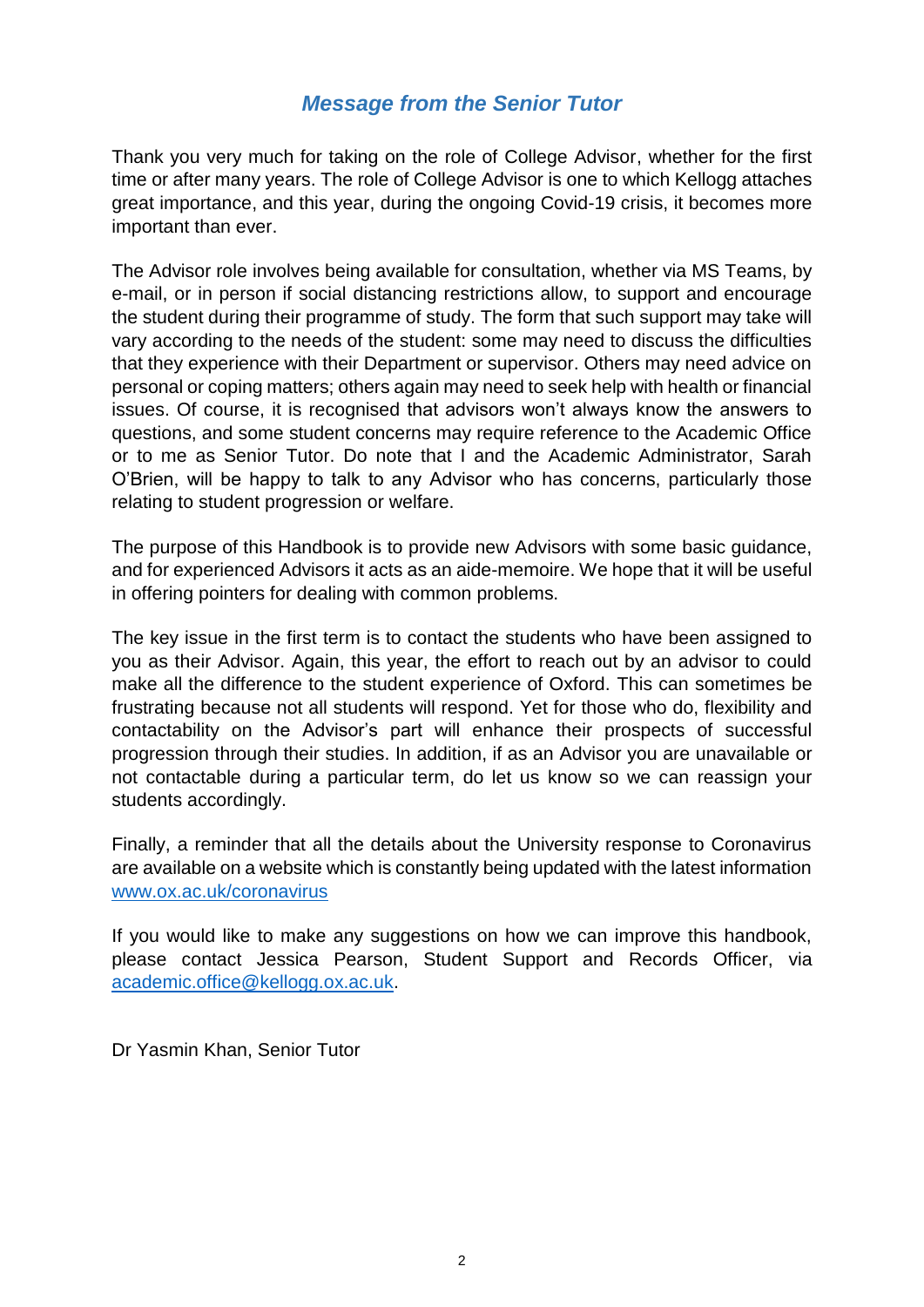# **The role of the College Advisor**

Every graduate student at Oxford has a College Advisor, who is usually an academic member of their College. The role of the College Advisor is additional and complementary to that provided in the student's Department or Faculty. The College Advisor is not expected to perform the role of the Department or Faculty Supervisor(s), or to be responsible for directing student's academic work and should not be the same person. Rather, the intention is to provide a focal point for an individual student's relationship with the College, and general academic or pastoral advice and assistance throughout the student's course of study.

#### **Key aspects of the role of College Advisor**

A College Advisor should:

- Offer to meet all advisees in their first term of residence, as early as is feasible, this could be achieved via MS Teams.
- Some advisors have offered group meetings in the past. If you offer group opportunities to meet, please be mindful of any ongoing Covid-19 restrictions. Whether in person or online, it is important to please ensure advisees have an opportunity to meet individually as they may wish to raise sensitive matters.
- Establish a basis for future contact (e.g. in person once a term or via MS Teams)
- Offer the opportunity to all full-time Postgraduate Taught (PGT) students to meet at least once a term
- Offer other graduate students an opportunity to meet at least once a year
- Initiate contact directly (upon receipt of advisee allocation from the Academic Office) by, for example, sending an email and offering a date(s) to meet advisees. This could be over lunch/informal dinner in college, at a seminar or other college event or at the Advisor's or advisee's department. Please continue to offer meetings on MS Teams alongside in-person meetings if they are practicable These may be particularly convenient for part time students or those unable to attend Oxford.
- Encourage advisees to make contact as and when they need advice or help, while also directing to other College Officers as necessary (for example the Senior Tutor, Academic Administrator, and Dean)
- Maintain email contact with advisees where it is not feasible to arrange a meeting.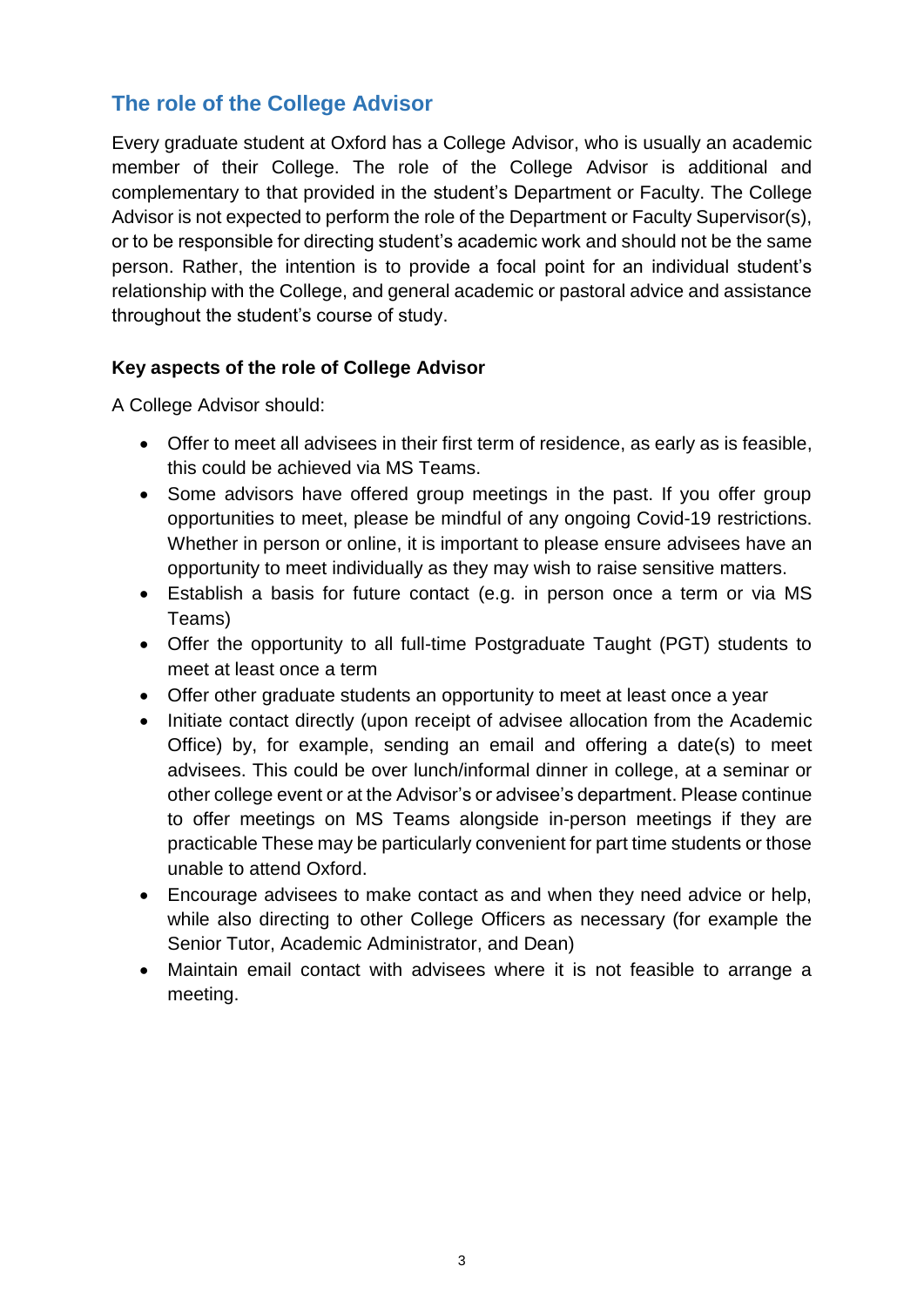## **Problem-solving, advice and pastoral support**

A College Advisor may:

- Offer advice (where and if possible) on academic-related matters such as applications for research funding, conferences and seminar attendance, publication and career plans.
- Provide pastoral support, including on health, financial, personal or coping issues and direct students to appropriate contacts/services for assistance. 1
- Refer students as necessary to the appropriate College/University resources. The College's Student Handbook includes information on a range of topics and directs to the relevant University pages.

The Academic Administrator, [Sarah O'Brien,](mailto:sarah.obrien@kellogg.ox.ac.uk) is always available to discuss any Advisors' concerns about their advisees or to advise the student about support or programme progression requirements if referred to the Academic Administrator.

## **Progress monitoring of College Advisees**

- Advisors should view all their advisees' termly supervision reports in GSR and record how many times you have met with them (including online meetings) in that term. It is not possible to submit written comments.
- Discuss with students any problems or difficulties they may be experiencing in their Department or Faculty.
- Consult the Senior Tutor if there are concerns about the student's academic progress and if a student appears to be experiencing difficulties with academic work.
- Participate as required in the College's annual progress meetings which are offered to all students.

# **Kellogg's expectations of College Advisors**

#### **New students and Induction (Michaelmas Term)**

-

Most advisors will be allocated a number of new students as advisees before the start of Michaelmas term. For Michaelmas Term 2021, the programme of induction and orientation activities (Welcome Weeks) will be offered in person and online and all students will be invited to participate.

Some advisors will also be assigned new advisees at the start of Hilary and Trinity Term. While this might be due to reassignments when advisors leave the college or take a period of sabbatical or parental leave, please be aware that there are a small number of courses that have a Hilary Term intake so some of these advisees may be new students to College.

<sup>1</sup> More detailed information about available support for students is provided later in this handbook, a list of the College Wellbeing representatives can be foun[d here.](http://handbook.kellogg.ox.ac.uk/health-wellbeing-and-disability/college-wellbeing-contacts/)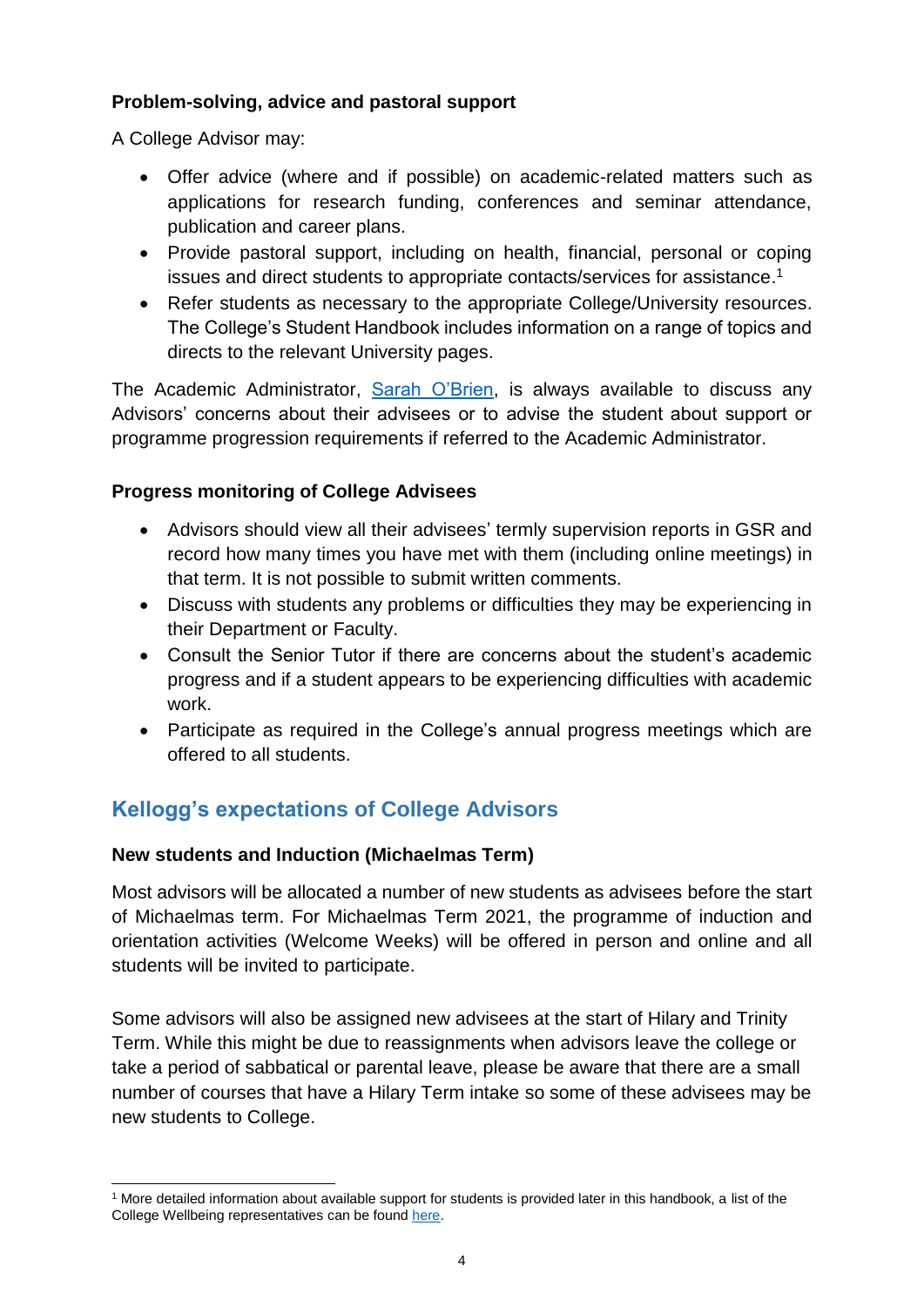## **Contact and meetings with Advisees**

Following the receipt of a confirmation advisee allocation email, which will list of your advisees and their email addresses (where available), please send them a welcoming email to introduce yourself and to arrange a suitable time to meet. We recognise that, during 2021-22 it might not be possible to arrange in-person meetings with advisees in the same way as previous years, so please also offer advisees the option to meet on MS Teams either alongside, or instead of, in-person meetings. This may be particularly convenient for those students who may not need to come to Oxford until later in their course. You may need to consider the time-zone in which the student is living and working.

Regular contact with your advisees is recommended, particularly for those on oneyear programmes so College asks that you aim to meet your advisees on a termly basis. If it proves difficult to arrange a meeting in-person or on MS Teams, then College asks that you maintain contact by e-mail.

Where an Advisor will be unavailable for a whole term/year (i.e. due to a sabbatical) they should inform the Academic Office in the term prior to commencement of the sabbatical to allow sufficient time to reallocate their advisees.

## **Supervision reports in the Graduate Supervision Reporting system (GSR)**

Students are invited to comment on their progress through GSR on a termly basis (this is a mandatory requirement for all research students within the MPLS Division) and once during the long summer vacation for research and some taught students. Departmental Supervisors, the Department's Director of Graduate Studies (DGS) and Course Director for the programme are also able to provide a comment on the student's progress**.** 2

The Academic Office will email you on a termly basis to direct you to log-in to GSR, review the reports available for each of your advisees, and record how many times you have met with them that term. Please note that for GSR reporting purposes a meeting via MS Teams/phone can be counted along with, or instead of, meetings inperson.

You are asked to alert the Academic Office to any problem, query or issue that you think that College should be aware of. As a matter of course, the Academic Office will follow up on any reports with a concern that is 'flagged' as a major or severe concern by either the student, supervisor or DGS but there may be some issues which are apparent only following a close reading of the report.

If a report is not available for your student, it means that no party has entered a report. While it isn't usually mandatory for students to submit a GSR report, it is a valuable opportunity to address progress and, should there be problems, the Proctors and other parties may use GSR reports to find out if these have been raised previously. If any of your advisees have not submitted a GSR report please encourage them to do so at

-

<sup>&</sup>lt;sup>2</sup> PGCE students are not allocated a supervisor so the PGCE administrative team provide a report of the assessment requirements each term.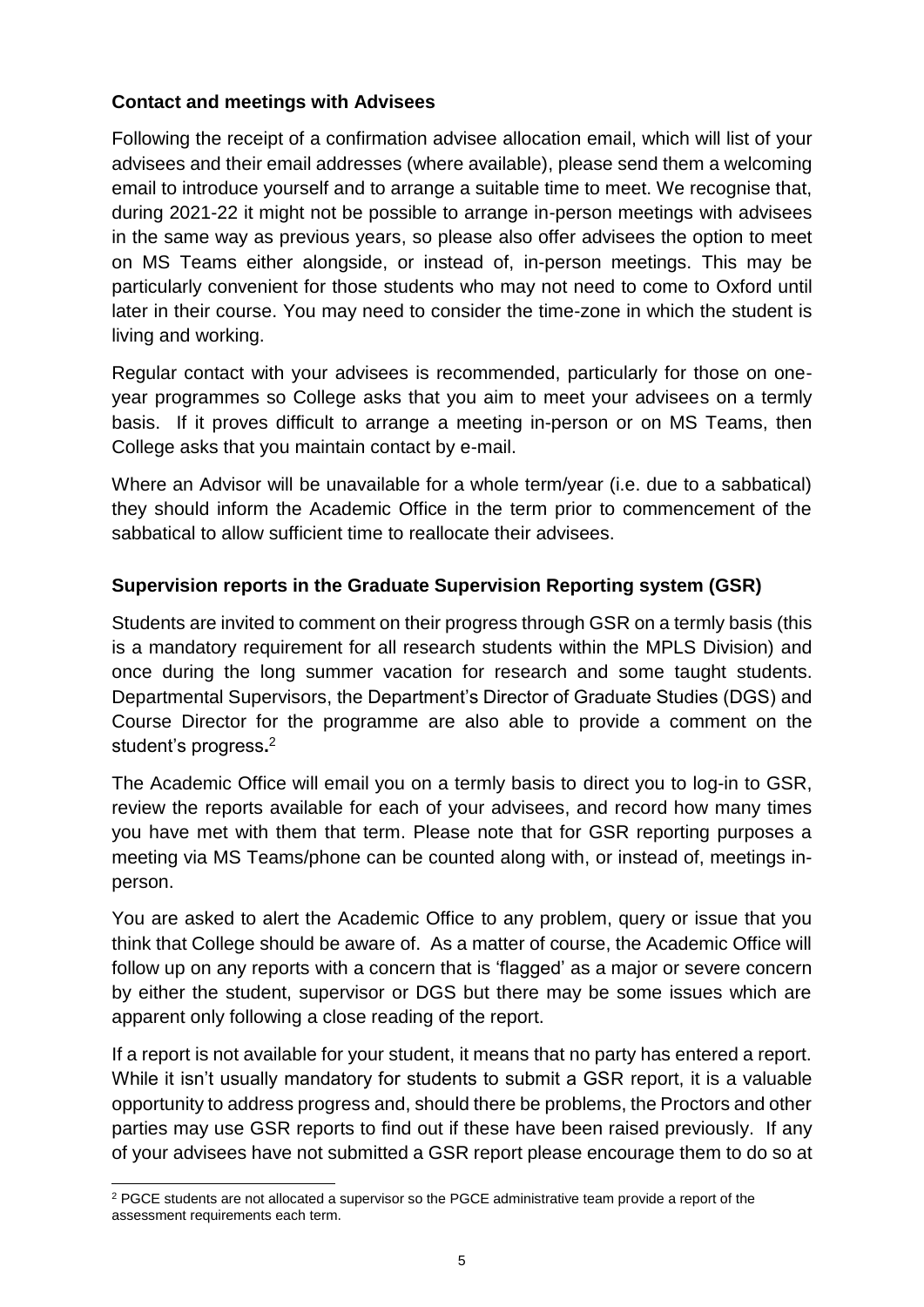the next opportunity, as this is a valuable way to find out if a course is going well and, should that not be the case, it is important that the situation be addressed as early as possible during the student's course of study.

## **Academic Committee review of termly flagged reports**

A short paper is presented to Academic Committee summarising any issues or problems apparent from flagged reports as follows:

- Michaelmas Term Week 5 any issues from the flagged reports of the prior Trinity Term and Long Vacation.
- Hilary Term Week 5 any issues from the flagged reports of Michaelmas Term.
- Trinity Term Week 5 any issues from the flagged reports of Hilary Term.

Discussion of flagged reports enables the Academic Committee to identify any trends or recurring issues, and to consider the ways in which College may address such issues.

# **College Support**

#### **Academic Support**

As a College Advisor you are not expected to replace the Departmental Supervisor or to give detailed academic feedback. However, a student may approach you with more generic academic queries, for example, doctoral milestones or coping with exams. Students may also ask for advice if they have performed poorly in exams or assessments. You may wish to either discuss cases or refer them to the College's Academic Administrator or Senior Tutor for advice with welfare or academic matters. If students ask you to complete a Graduate Studies Office (GSO) form to apply for course milestones, e.g. to apply for confirmation of status or in response to an exceptional circumstance, e.g. application for suspension of status, Please ask them instead to send the GSO form to the Academic Office who are able to review forms on behalf of the Senior Tutor.

#### **References and Careers**

College Advisors would not normally be expected to provide academic references, as others are better placed to do so. They might, however, provide a reference for other purposes, such as a Junior Deanship or a character reference.

Students may ask for advice about pursuing an academic or other career. In addition to any advice you can give, you can direct them to the University's Careers Service: [www.careers.ox.ac.uk](http://www.careers.ox.ac.uk/)

#### **Financial support/assistance**

A student may contact you about financial issues. Please refer them to the Academic Administrator in the first instance, who can discuss any issues and advise them on available support (University Hardship Fund for example).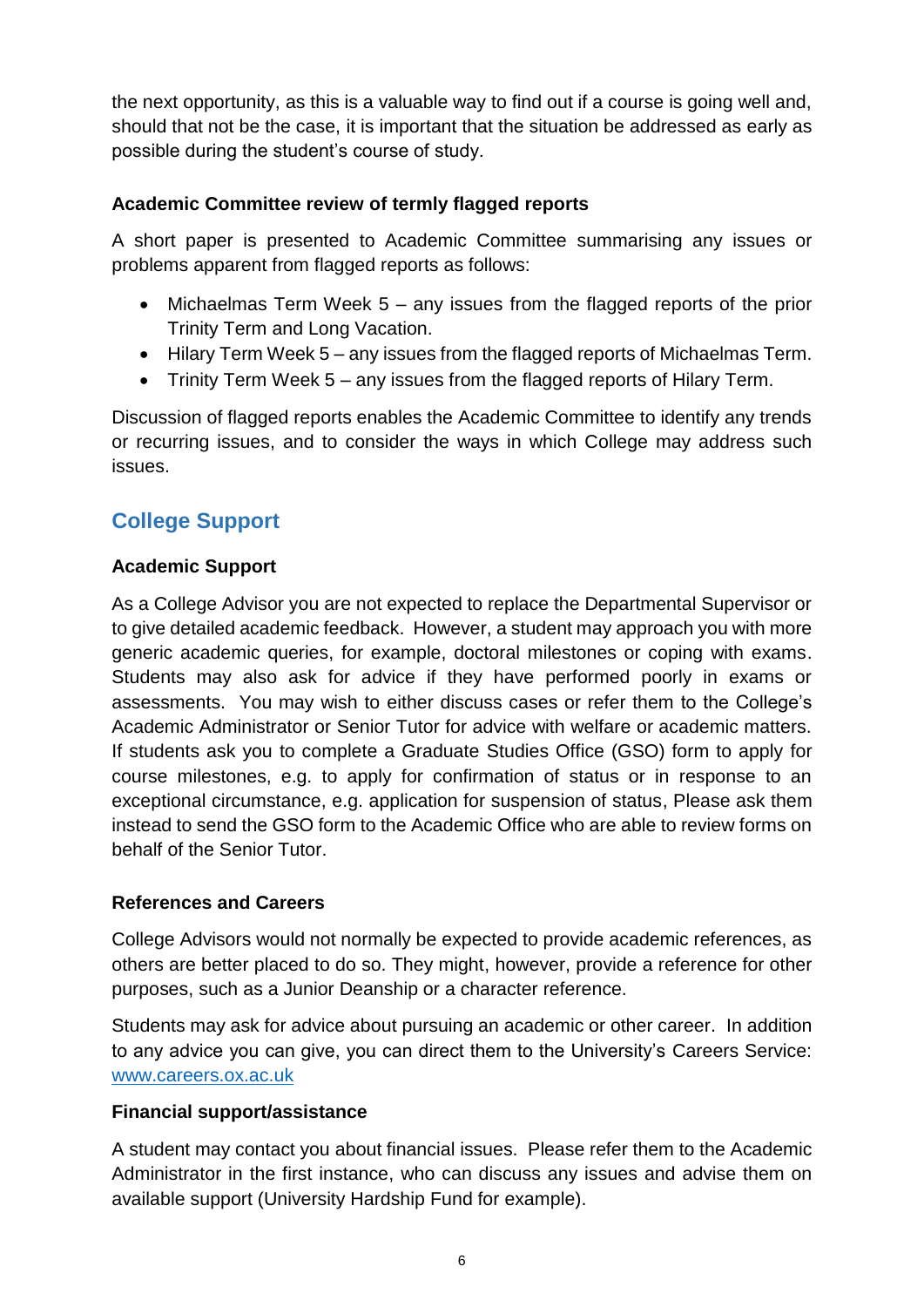The Academic Administrator emails all students every term explaining the financial support that is available to them. Students should be encouraged to refer to these emails as a valuable source of information.

General advice on money management can be found at [www.ox.ac.uk/students/fees-funding/assistance/managing-finances](http://www.ox.ac.uk/students/fees-funding/assistance/managing-finances)

A sense of how graduate living costs vary can be found at [www.ox.ac.uk/students/fees-funding/living-costs/graduate-profiles](http://www.ox.ac.uk/students/fees-funding/living-costs/graduate-profiles)

Kellogg also has a number of student grants and awards available, more information is available in the [Student Handbook.](http://handbook.kellogg.ox.ac.uk/financial-information/grants-awards-and-scholarships/) Kellogg College also has a Progress Scholarship for Kellogg Students who are considering full-time DPhil studies, having completed a Masters at Kellogg, and who select Kellogg as their first choice college. Details of scholarships and awards are on the Kellogg website.

## Kellogg College Research Support Grant

All Kellogg students are eligible to apply for the Kellogg College Research Support Grant to assist with unexpected expenses incurred as they undertake their research or take up programme-related/career development opportunities. The grant is applied broadly with typical examples of expenses including specialist software, specialist library fees, internships (completed before the last component of your course is finished) and fieldwork expenses. The grant does not help with anticipated expenses such as travel to attend classes/lectures, or a laptop. The maximum amount that can be awarded is dependent on the student's programme type. DPhil students can apply for a maximum of £1000. MPhil students can apply for a maximum of £500. Masters students can apply for a maximum of £250. Students can only make one application per year and all application must be made within years of fee liability.

#### Kellogg College Travel Grants

All DPhil and MPhil students are eligible to apply for a Kellogg College Travel Grant. These funds exist to help students meet travel, registration and attendance costs when presenting their work at conferences, or to help meet the travel expenses of research trips. All awards will be for a maximum of £750 and only one application may be made per annum and a maximum of three applications may be made in total during years of fee liability.

Further details on applying for Research Support Grants and Travel Grants are available in the College's Student Handbook.

#### Hardship funding

The termly financial support email includes information about hardship funding for those students facing unexpected hardship. They are able to discuss their circumstances in confidence with the Academic Administrator at any time.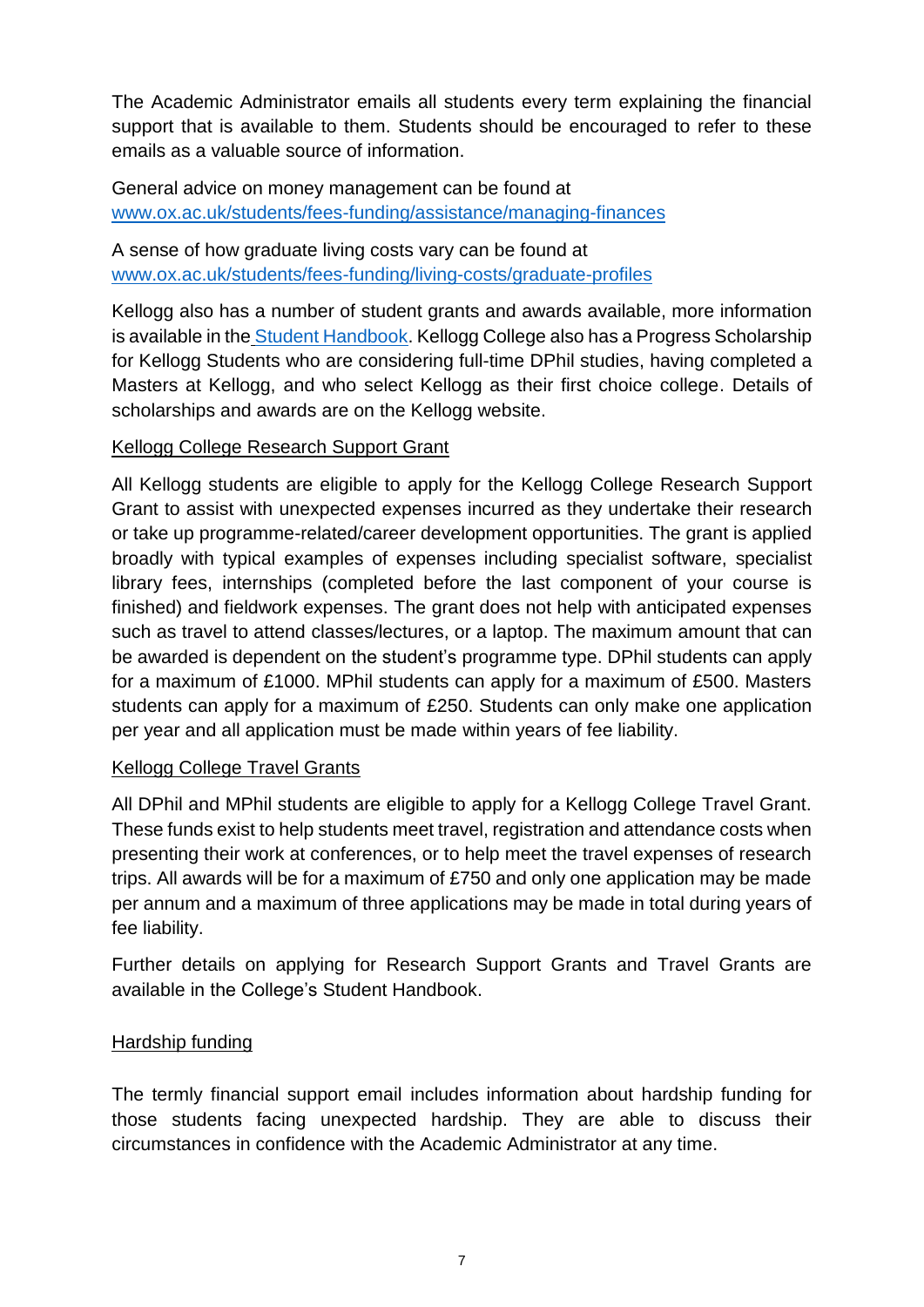The University has indicated that they will continue the COVID-19 Assistance Fund (CAF), previously COVID-19 Hardship Fund (CHF) during 2021/22 academic year. All details will be included in the termly Financial Support email from the Academic Administrator. [www.ox.ac.uk/students/fees-funding/assistance-fund](http://www.ox.ac.uk/students/fees-funding/assistance-fund)

#### **Health and Welfare**

If a student contacts you about a health issue that is affecting their academic progress, please refer them to the Academic Office. It may be that the student needs to take time out of their studies (suspending studies for a period of time) and the Academic Office can discuss possible options available. The College Surgery is 19 Beaumont Street Surgery. [\(www.19beaumontstreet.com\)](https://www.19beaumontstreet.com/) All full-time students are directed to register with the Beaumont Street Surgery at the start of their studies at Oxford. Parttime students living elsewhere in the UK are advised to remain with their home practice.

**Covid-19** Any student concerned that they might have Covid-19 should contact the University's free testing service. Information about this and other important Covid-19 factors can be found at [www.ox.ac.uk/coronavirus.](http://www.ox.ac.uk/coronavirus) While waiting for results students should self-isolate in liaison with their accommodation provider. Students should let college know by email to [covid@kellogg.ox.ac.uk,](mailto:covid@kellogg.ox.ac.uk) and use this email address for any Covid-19 concerns, so that college can help them should they need support.

Advisors are asked to be supportive of students encountering difficulties but they are not expected to act as professional counsellors. If students have a particular need for support, they may wish to discuss this first with either the Academic Administrator, who is also responsible for any matters relating to disability and welfare, or with the Dean or Senior Tutor. Other sources of support include the free University Counselling Service, the student-run helpline and drop-in service Nightline; or the Student Advice Service at the Oxford University Student Union (OUSU), in addition to any of the College Officers. There is free mental health support available at [Togetherall.](https://togetherall.com/en-gb/) Students with disabilities should be encouraged to make contact with the University's Disability Advisory Service to access support.

If a personal issue is affecting or is likely to affect the student's studies, please encourage them to let the College know, or allow you to report it on their behalf, via the Academic Administrator or the Senior Tutor.

Useful health and welfare information, including a list of emergency contacts, can be found on the College website

[www.kellogg.ox.ac.uk/kellogg-college-experience/health-wellbeing-and-disability/](https://www.kellogg.ox.ac.uk/kellogg-college-experience/health-wellbeing-and-disability/)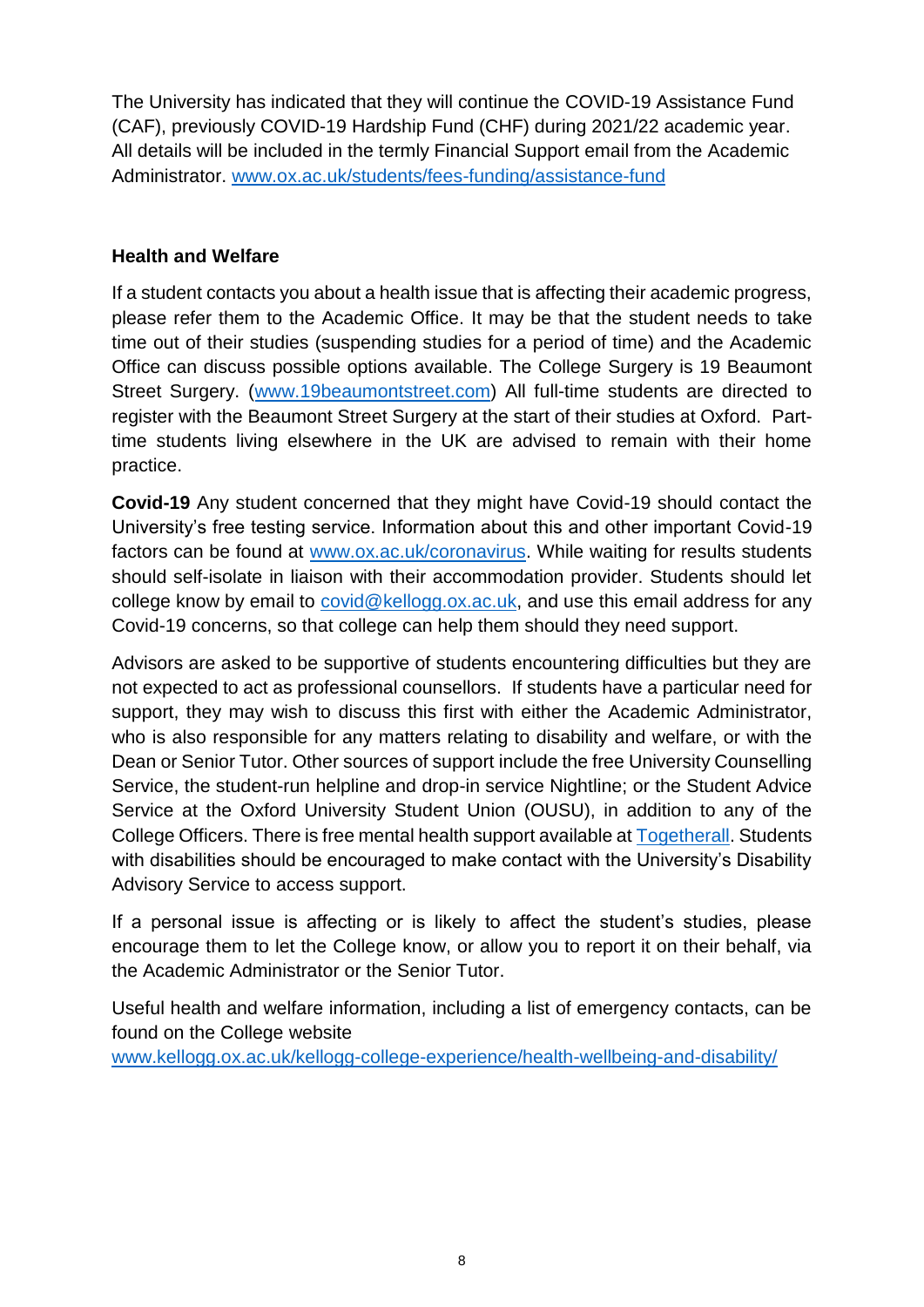## **University Counselling Service**

[www.ox.ac.uk/students/welfare/counselling](http://www.ox.ac.uk/students/welfare/counselling) 3 Worcester Street, Oxford, OX1 2BX Tel: 01865 270300 Email: [counselling@admin.ox.ac.uk](mailto:counselling@admin.ox.ac.uk)

During term (Weeks 0-9) reception is open 09:00–17:00, Monday–Friday. For prearranged appointments the Service remains open until 20:00 Monday – Thursday.

#### **Nightline**

<https://oxford.nightline.ac.uk/> 16 Wellington Square Tel: 01865 270270 Skype: oxfordnightline

The service is available from 8 pm-2 am, Mondays to Thursday and Saturday and 8 pm–8 am Fridays and Sunday term time (Weeks 0-9).

#### **Student Advice Service at OUSU**

[www.oxfordsu.org/support/studentadvice/](http://www.oxfordsu.org/support/studentadvice/) 4 Worcester Street, Oxford, OX1 2BX

Email: [advice@oxfordsu.ox.ac.uk](mailto:advice@oxfordsu.ox.ac.uk)

The advisors are currently working remotely but are offering advice by email. There is a phone service available during limited periods. More information about this is available on their website.

# **What a College Advisor may expect of their advisees**

The Academic Office notifies all students of the name and email address of their College Advisor and encourages them to make contact.

It is reasonable to expect students to reply to your emails and to follow up on an invitation to meet, at least initially if their timetable allows. You may not receive a response from all of your advisees; this is common. However, please do make every effort to ensure that they know you are available and willing to meet as advisees may well look to you for support if they experience difficulties. If you do not hear back from an advisee it is worth checking with the Academic Office that the contact e-mail address is correct.

It is worth bearing in mind that students have varied timetables so it may take some time to agree a mutually convenient time to meet. In regard to part-time students whose course attendance requirements vary widely, we recommend that meetings on MS Teams are offered as an alternative where a timely in-person meeting is not achievable.